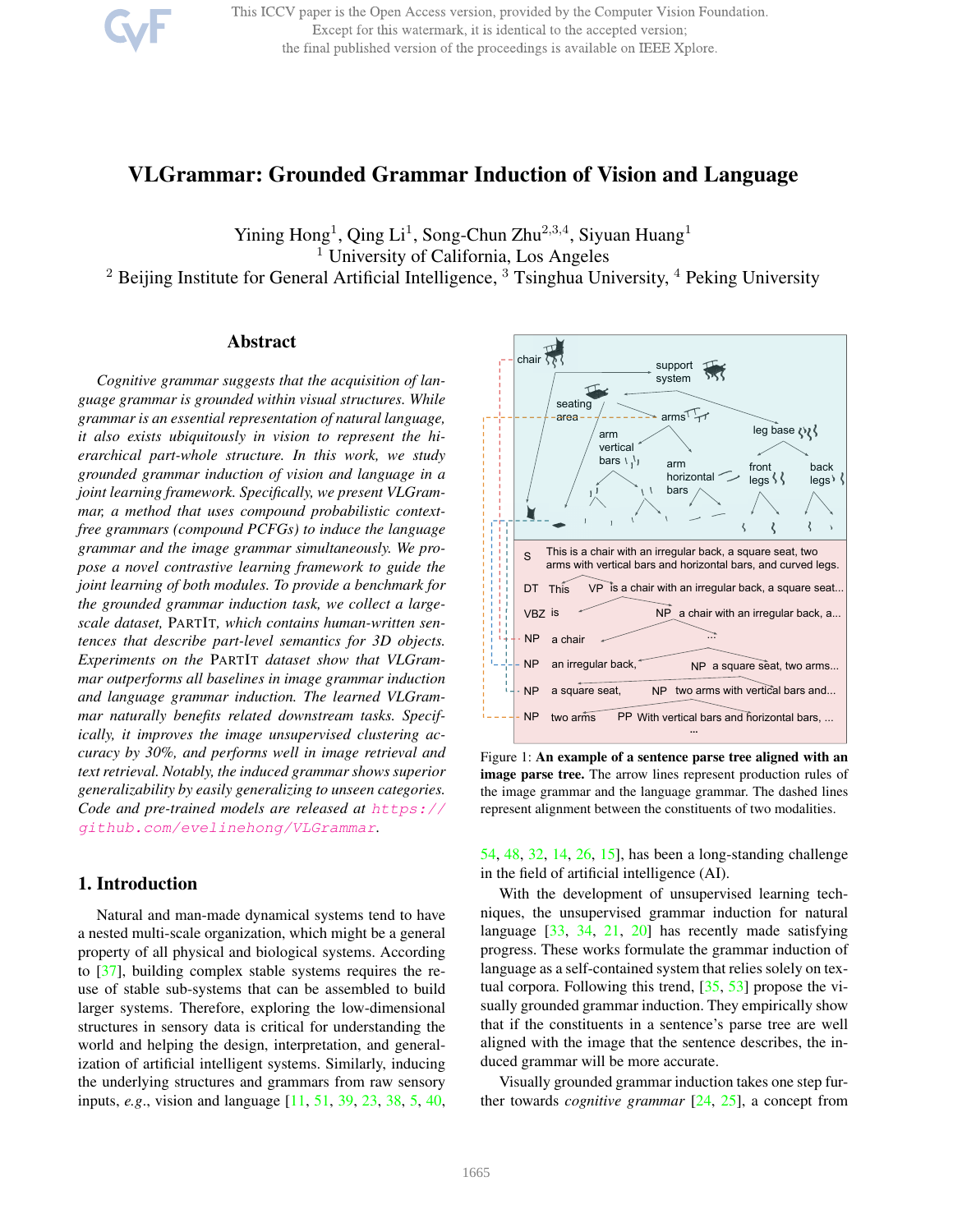linguistic theory. Cognitive grammar argues that it is pointless to analyze grammatical units without reference to their semantics, which is grounded and structured by patterns of perception, such as vision. However, previous works ground all the constituents of a sentence with the embedding of a single image [35, 53]. They focus on aligning the image feature to language grammar but miss the hierarchical structures in the image. This is inconsistent with cognitive grammar's notion that a constituent's semantic value does not reside in one individual image base, but rather in the relationship between the substructure and the base.

Part-whole relationships are crucial in semantic structures [16]. For example, the constituent "two arms" in Fig. 1 does not simply refer to a chair, but instead refers to the chair's arms. Thus, it is necessary to align the language grammar with the hierarchical structures in physical objects. As shown in Fig. 1, a visual object can be parsed into parts with hierarchical structures, and constituents that describe parts of an object can be naturally grounded with the parts at different hierarchies.

While the study of the hierarchical structure of images has a long history [11, 51, 32, 14, 13, 45, 54], the structure is mainly pre-defined by human and static across images. Therefore, challenges remain as: (1) how to represent flexible part-whole hierarchies that vary with images using an identical network  $[14]$ , and (2) how to learn structure automatically without pre-defined templates. One possible way is to learn the image grammar that parses an object into parts. Instead of allocating neurons to represent nodes in the parse graph, we can use neurons to represent grammar rules. The grammar rules are general for all the images and can be recursively re-used to handle arbitrarily complicated objects (*e.g*., a chair can have an arbitrary number of legs).

Inspired by the above ideas, we present VLGrammar, a framework that jointly learns image and language grammar. Specifically, we use compound probabilistic contextfree grammars (compound PCFGs), which parameterize a PCFG's rule probabilities with neural networks and relax the context-free constraints with a latent compound variable. To achieve grounded learning, we calculate an alignment score between the image parse tree and the language parse tree, and use a contrastive loss to learn the compound PCFGs for both image and language jointly.

To obtain data that contains multi-modal part-whole information for learning grounded grammars, we collect a large-scale dataset, PARTIT, which contains 10,613 manually annotated descriptive sentences paired with the images of objects and parts. The sentences collected via Amazon Mechanic Turk (AMT) describe the detailed object and part semantics for 3D objects.

Experiments on the proposed PARTIT dataset show that our proposed VLGrammar outperforms all baselines in both image grammar induction and language grammar induction. Moreover, it naturally benefits related downstream tasks, for example, improving the accuracy of unsupervised part clustering from  $\sim$ 40% to  $\sim$ 70%, and achieving better performance in the image-text retrieval tasks. Our image grammar trained on chair and table can be easily generalized to unseen categories such as bed and bag. Qualitative studies also show that our method is capable of predicting part-whole hierarchies and recursive structures of objects, as well as constituency parsing of sentences.

Our contributions can be summarized as follows:

- To benchmark the grounded grammar induction problem, we collect a large-scale dataset, PARTIT, which contains human-written sentences describing both object-level and part-level semantics for 3D objects.
- We propose VLGrammar, which utilizes compound PCFGs to induce grounded grammars for both vision and language by enforcing the cross-modal alignment.
- We conduct extensive experiments on the PARTIT dataset. The results demonstrate the superiority of the proposed VLGrammar on the grammar induction and downstream tasks, such as unsupervised part clustering and image-text retrieval. VLGrammar also shows great generalization ability on unseen object categories.

# 2. Related Work

#### 2.1. Grammar Induction of Language

Grammar induction has a long history in natural language processing [39, 23, 38, 5, 40]. Recently, researchers focus on using neural networks to induce parse trees solely from sentences [34, 33, 8, 21, 20].

These approaches mostly suggest that language is an autonomous system that does not rely on perceptions and semantics. This notion departs from the cognitive grammar concept in linguistic theory which emphasizes the role of semantic structure in grammar induction. To address this issue, visually-grounded grammar induction is proposed [35, 53]. However, they use a single image to estimate the *concreteness* of language spans (*i.e*., to define concrete words as those referring to perception)  $[46, 19]$ , which is insufficient to represent the full semantic structure. Given that a language constituent is typically associated with a specific part of the image, we propose to align a constituent with a specific part in the vision structure.

#### 2.2. Hierarchical Structure of Images

The study of the hierarchical structure of images has been the interest of researchers for decades, ranging from syntactic pattern recognition [11, 51], graph grammars  $[10, 13]$ , to and-or graphs  $[54, 48, 44]$ , capsule networks [32, 14], and hierarchical shape segmentation [52, 30, 50]. Grammar models are frequently used to model hierarchical relations and build structured representations.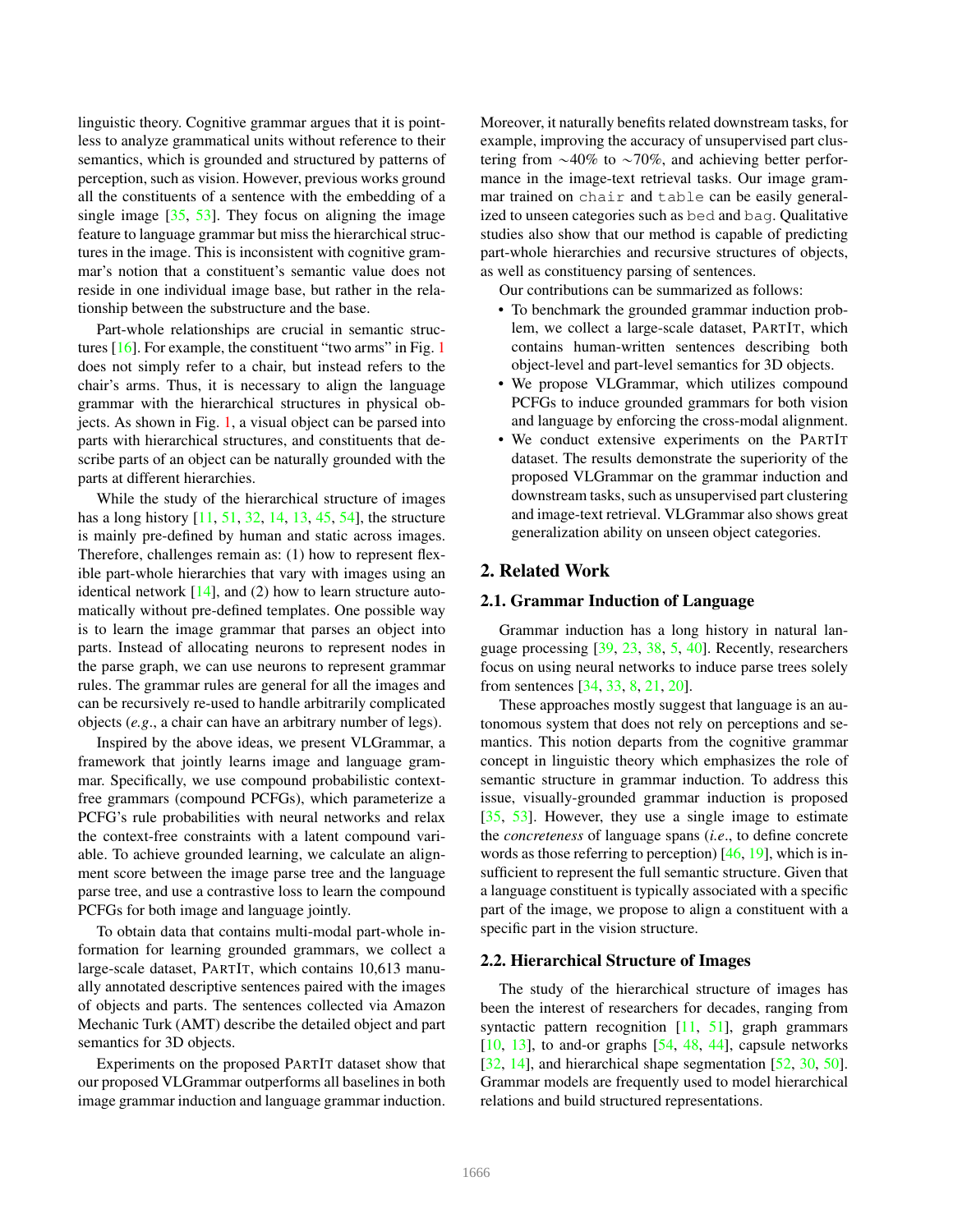However, the vision structure and grammar for these works are mostly pre-defined or learned with supervision. Previous works attempt to induce image grammar in an unsupervised manner [44, 36], but also use dense pre-defined operations on the nodes. In this paper, we propose joint grammar induction of image and language via compound PCFGs [20] in a self-supervised manner, which eliminates most pre-defined structures.

## 2.3. Grounded Vision and Language Learning

In recent years, there have been lots of efforts and advances on exploiting the cross-modality alignment between vision and language for various tasks, such as image-text retrieval [22, 18], image captioning [17, 29, 49], and visual question answering [28, 1]. These works align the objects in images and the words in sentences either explicitly by building the visual-word mapping [22, 18, 17], or implicitly by modeling the cross-modality attention [49, 28, 1]. Most recently, there has been a surge of interest in multi-modal pretraining for representation learning in vision-and-language tasks [42, 41, 27, 43, 4]. These works extend BERT [6], a popular pre-training framework for natural language understanding, to multi-modalities by pre-training on large-scale image/video and text pairs, then fine-tuning on downstream tasks. These multimodal BERT's success greatly relies on encoding the alignment between words and image regions into attention flows in the Transformer architecture [47].

In this work, we share a similar spirit of structurally aligning visual and textual elements to facilitate grammar induction in both vision and language. The intuition behind this practice is that forcing the multimodal alignment can reduce the inherent ambiguity of grammar induction for individual modalities, and the induced grammar can be more effective for downstream tasks with its structured representation.

## 3. The PARTIT Dataset

We present PARTIT, a large-scale dataset of manually annotated sentences that describe both the object-level and the part-level features of an object. To the best of our knowledge, it is the first dataset with annotated natural language sentences that describe both object semantics and fine-grained part semantics paired with images.

We use AMT to collect such sentences. Given an image of an object together with the images of highlighted parts of the object, a worker is asked to use one sentence to describe all parts of the object. The workers can describe the shape, size, and amount of the parts as well as the type of the object (*e.g*., a chair can be a folding chair, office chair, sofa, *etc*.). The annotating interface, detailed instructions, and examples that we provide for workers can be found in the *supplementary material*.

We obtain  $\sim$ 10,000 3D CAD models and their part annotations from the PartNet dataset [31]. We choose four categories of objects: chair, table, bed, and bag. These categories are picked because they are geometrically complex, highly diverse, and have rich grammar hierarchies. While the PartNet dataset provides part annotations at multiple levels (coarse, middle, and fine-grained) based on andor grammar, we propose to learn the grammar in an unsupervised manner without annotation. We only take the finegrained parts from the PartNet dataset, following their original order of decomposition. We combine certain minuscule parts (*e.g*., knob and connector) with their parents for simplicity. Based on the and-or templates provided by PartNet, we generate ground-truth grammar rules of each object category for evaluation only, which are listed in the *supplementary material*.

Table 1 shows the statistics of our dataset. We observe that the median number of grammar rules used per object is 8, which suggests that the part grammar is complex enough to be learned. For language, the median length of the sentences is 16, which is much longer comparing to existing image captioning datasets (*e.g*., previous visually-grounded grammar induction models [35, 53] use MSCOCO, which only has an average length of 10 words per sentence). Apart from grammar induction, the dataset can be used in related downstream tasks, *e.g*., image captioning, language-guided part segmentation, 3D reconstruction and so on. Examples of the PARTIT dataset are shown in Fig. 2.

Table 1: The statistics of the PARTIT dataset. #PS is the number of part semantics, and #G is the number of grammar rules.  $P_{med}$ and  $P_{max}$  denote the median and maximum numbers of part instances per object, respectively.  $G_{med}$  and  $G_{max}$  denote the median and maximum number of grammar rules used per object, respectively.  $LG_{med}$  and  $LG_{max}$  denote the median and maximum length of sentences, respectively, and V ocab denote the size of the language vocabulary.

|            | All    | Chair | <b>Table</b> | Bed | Bag |
|------------|--------|-------|--------------|-----|-----|
| #I         | 10613  | 5031  | 5290         | 185 | 109 |
| # $PS$     | 120110 | 13    | 10           | 8   | 3   |
| #G         | 75     | 23    | 34           | 18  | 4   |
| $P_{med}$  | 7      | 8     | 6            | 9   | 3   |
| $P_{max}$  | 136    | 38    | 136          | 28  | 6   |
| $G_{med}$  | 8      | 8     | 8            | 7   | 3   |
| $G_{max}$  | 18     | 12    | 18           | 15  | 4   |
| $LG_{med}$ | 16     | 19    | 13           | 19  | 15  |
| $LG_{max}$ | 98     | 98    | 68           | 42  | 21  |
| Vocab      | 2007   | 1634  | 903          | 176 | 61  |

# 4. Grounded Grammar Induction

In this section, we introduce the proposed VLGrammar for grounded grammar induction in both vision and language. Our model starts from the compound PCFG for in-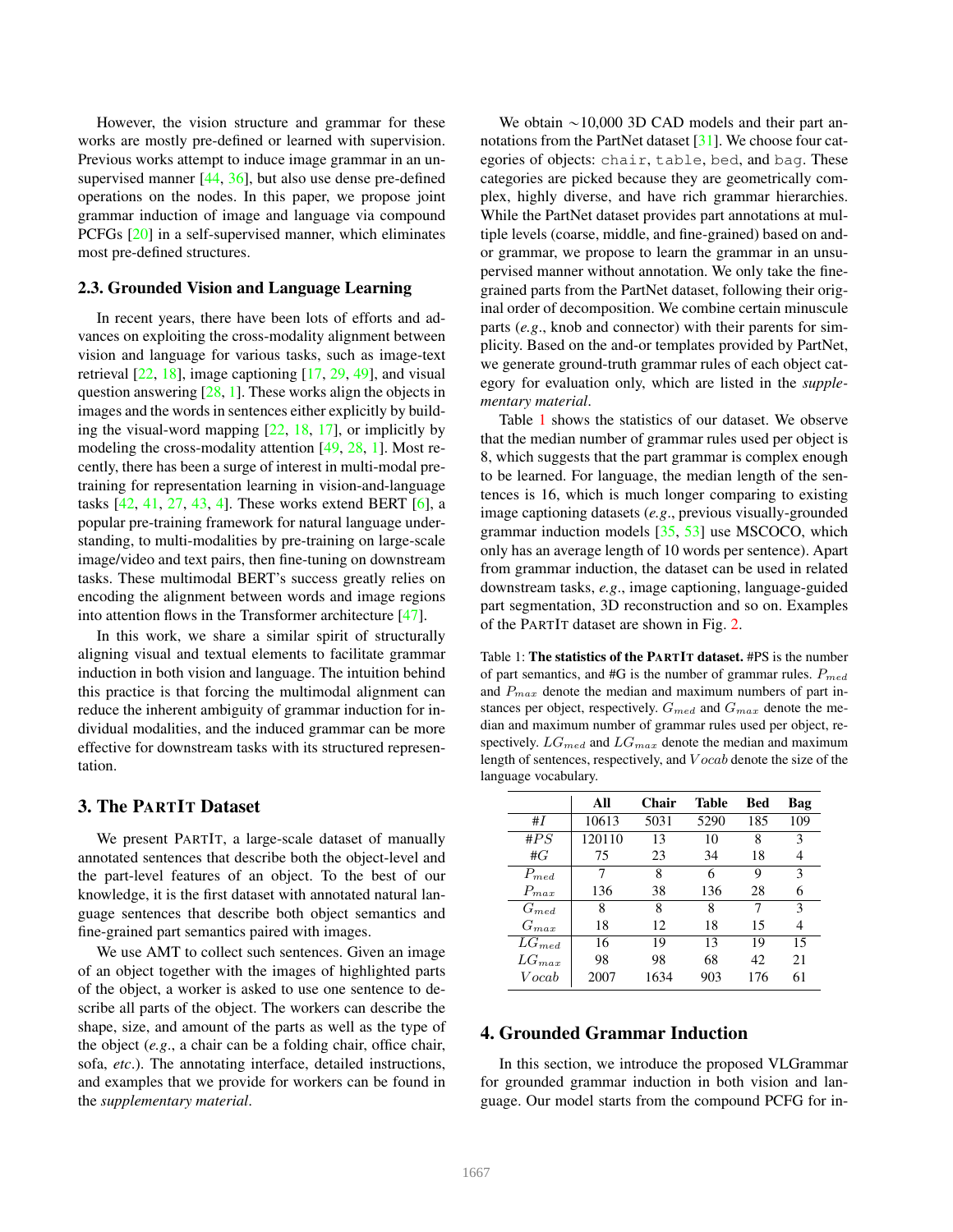

Figure 2: Examples from our PARTIT dataset. The annotator is asked to use one sentence to describe all the parts of an object.

ducing the language grammar [20] and generalizes this idea to vision, which are jointly optimized by a contrastive loss.

## 4.1. Compound PCFG for Language

A context-free grammar (CFG) can be defined as a 5 tuple  $\mathcal{G} = (S, \mathcal{N}, \mathcal{P}, \Sigma, \mathcal{R})$ , where S is the start symbol,  $\mathcal N$  is a finite set of nonterminal nodes,  $\mathcal P$  is a finite set of preterminal nodes,  $\Sigma$  is a finite set of terminal nodes, and  $\mathcal R$ is a set of production rules in the Chomsky normal form:

$$
S \to A, \qquad A \in \mathcal{N}
$$
  
\n
$$
A \to BC, \quad A \in \mathcal{N}, B, C \in \mathcal{N} \cup \mathcal{P}
$$
  
\n
$$
T \to w, \qquad T \in \mathcal{P}, w \in \Sigma
$$
 (1)

In natural language, nonterminals  $N$  are constituent labels and preterminals  $P$  are part-of-speech tags. A terminal node w is a word from a sentence, and  $\Sigma$  is the vocabulary. During implementation, we do not have the ground truth constituent labels and part-of-speech tags. Therefore, nonterminals and preterminals are sets of nodes (or clusters) which implicitly represent their functions.

Probabilistic context-free grammars (PCFGs) extend CFGs by assigning a probability  $\pi_r$  to each production rule CFGs by assigning a probability  $\pi_r$  to each production rule  $r \in \mathcal{R}$  such that  $\sum_{r:A\to\gamma} \pi_r = 1$ , *i.e.*, the probabilities of production rules with the same left-hand-side nonterminal sum to 1. Kim et al. [20] propose a neural parameterization where rule probabilities are based on distributed representations. To mitigate the strong context-free assumption, they extend neural PCFGs to compound PCFGs by assuming that rule probabilities follow a compound probability distribution [3]:

$$
\pi_r = g_r(\mathbf{z}; \theta), \quad \mathbf{z} \sim p(\mathbf{z}) \tag{2}
$$

where  $p(z)$  is a prior distribution of the latent variable z, and rule probability  $\pi_r$  is parameterized by  $\theta$ .  $\pi_r$  takes one of the following forms:

$$
\pi_{S \to A} = \frac{\exp\left(\mathbf{u}_{A}^{T} f_{s}\left(\left[\mathbf{w}_{S}; \mathbf{z}\right]\right)\right)}{\sum_{A' \in \mathcal{N}} \exp\left(\mathbf{u}_{A'}^{T} f_{s}\left(\left[\mathbf{w}_{S}; \mathbf{z}\right]\right)\right)}
$$
(3)  

$$
\exp\left(\mathbf{u}_{RC}^{T} \left[\mathbf{w}_{A}; \mathbf{z}\right]\right)
$$

$$
\pi_{A \to BC} = \frac{\exp(\mathbf{u}_{BC}^T[\mathbf{w}_A; \mathbf{z}])}{\sum_{B', C' \in \mathcal{N} \cup \mathcal{P}} \exp(\mathbf{u}_{B'C'}^T[\mathbf{w}_A; \mathbf{z}])}
$$
(4)  

$$
\exp(\mathbf{u}_{w}^T f_t([\mathbf{w}_T; \mathbf{z}]))
$$

$$
\pi_{T \to w} = \frac{\exp\left(\mathbf{u}_{w}^{T} f_t\left([\mathbf{w}_{T}; \mathbf{z}]\right)\right)}{\sum_{w' \in \Sigma} \exp\left(\mathbf{u}_{w'}^{T} f_t\left([\mathbf{w}_{T}; \mathbf{z}]\right)\right)}
$$
(5)

where **u** is a parameter vector,  $\mathbf{w}_N$  ( $N \in \{S\} \cup \mathcal{N} \cup \mathcal{P}$ ) is a symbol embedding.  $[\cdot; \cdot]$  indicates vector concatenation, and  $f_s(\cdot)$  and  $f_t(\cdot)$  are feedforward neural networks that encode the inputs.

In the compound PCFG, the log marginal likehood  $\log p_{\theta}(\boldsymbol{w})$  of the observed sentence  $\boldsymbol{w} = w_1w_2 \dots w_n$  can be obtained by summing out the latent tree structure using the inside algorithm [2]:

$$
\log p_{\theta}(\boldsymbol{w}) = \log \int_{\mathbf{z}} \sum_{t \in \mathcal{T}_{\mathcal{G}}(\boldsymbol{w})} p_{\theta}(t \mid \mathbf{z}) p(\mathbf{z}) d\mathbf{z}
$$
 (6)

where  $T_G$  consists of all parses of the sentence w under a grammar  $G$ . Since the integral over  $z$  makes this likelihood intractable, Compound PCFGs use amortized variational inference and compute the loss based on the evidence lower bound (ELBO):

$$
\mathcal{L}_{g}(\boldsymbol{w};\phi,\theta) = -\text{ELBO}(\boldsymbol{w};\phi,\theta) \n= -\mathbb{E}_{q_{\phi}(\mathbf{z}|\boldsymbol{w})}\left[\log p_{\theta}(\boldsymbol{w} \mid \mathbf{z})\right] + \text{KL}\left[q_{\phi}(\mathbf{z} \mid \boldsymbol{w}) \| p(\mathbf{z})\right]
$$
\n(7)

where  $q_{\phi}(\mathbf{z} \mid \boldsymbol{w})$  is a variational posterior modeled by a neural network parameterized by  $\phi$ .

#### 4.2. Compound PCFG for Imgae

Compound PCFGs can be naturally extended to image grammar. In a compound PCFG for image, S denotes an object,  $e.g.,$  a chair. Nonterminals  $N$  are types of middle-level coarse parts. Preterminals  $P$  are types of fine-grained leafparts. The middle-level parts can be further decomposed into sub-parts which are either middle-level parts or leafparts; for example, the base of a chair is decomposed into the central support and the leg system, and the leg system is further decomposed into several legs.

Eq. (3) and Eq. (4) can be directly applied to represent the compound PCFG for image. However, Eq. (5) does not work for image, since we do not have a fixed vocabulary for images, and terminal nodes are varied *w.r.t* pixels. To address this problem, we design a bottom-up perception module to substitute the top-down generation in Eq. (5).

## 4.2.1 Bottom-Up Perception

Preterminals  $T$  can be viewed as a set of clusters that group the terminal nodes since we do not have ground-truth labels. Therefore, instead of inducing the top-down grammar,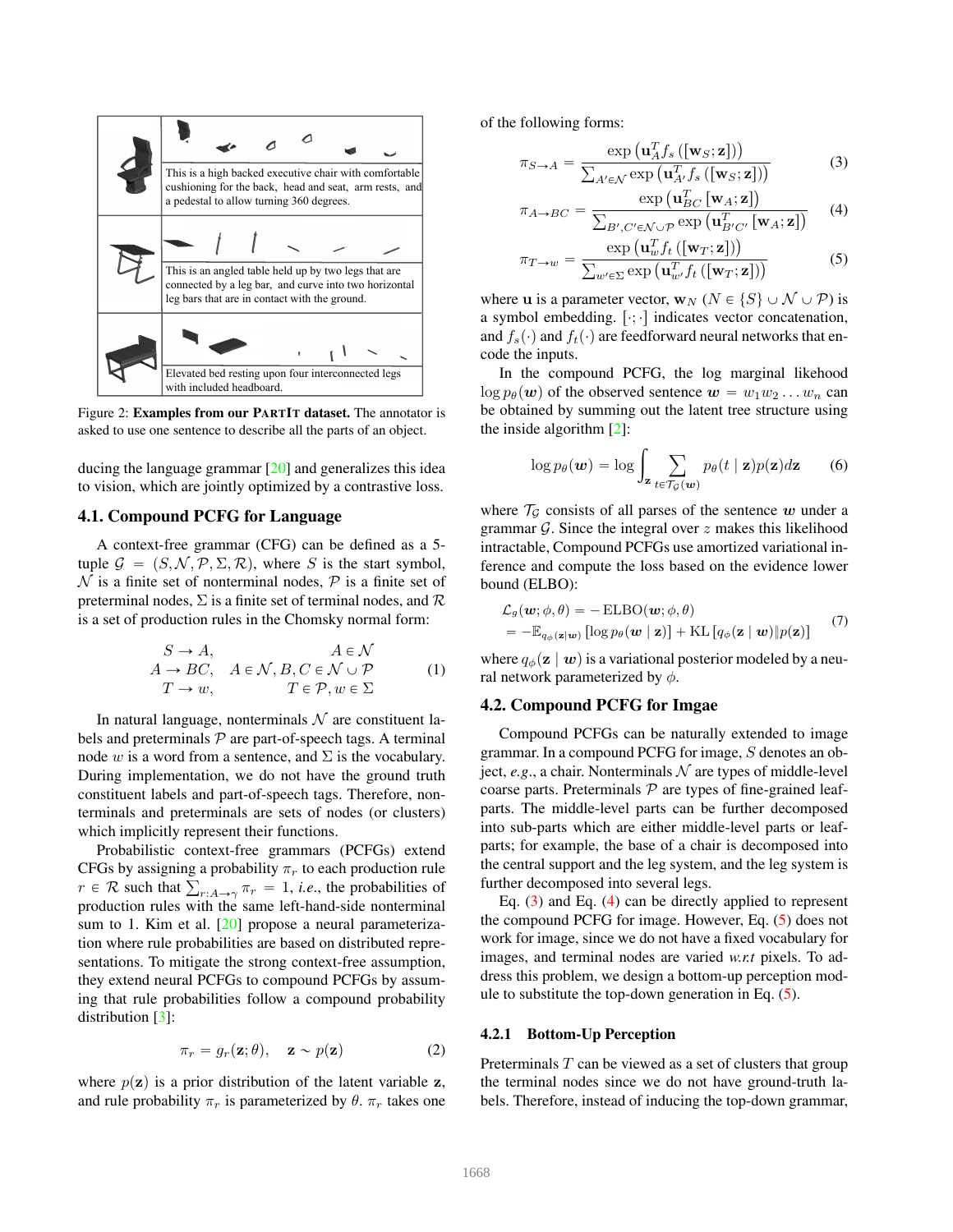

Figure 3: Our proposed VLGrammar framework. We implement image grammar induction and language grammar induction via compound PCFGs. Parse trees are derived from the grammars. We compute alignment scores between the vision and language constituents in the parse trees to guide the joint learning procedure.

we use a bottom-up perception module to propose terminal nodes for T.

We consider the terminal nodes to be a sequence of leafparts of an object  $v = v_1v_2...v_n$ . We want to assign a tag T to each leaf part  $v_i$ .

$$
s(T, v_i) = \mathbf{u}_T^T f_t \left( \psi(v_i) \right) \tag{8}
$$

where  $\psi$  is a perception module, *i.e.*, ResNet-18 in our model.  $f_t$  is a clustering model, which is a single-layer feedforward neural network that gives the score of clustering leaf-part  $v_i$  to the tag  $T$  and  $\mathbf{u}_T$  is a parameter vector for the tag  $T$ . The rule probability of a preterminal to a leaf-part is thus:

$$
\pi_{T \to v_i} = \frac{exp(s(T, v_i))}{\sum_{v' \in \Sigma} exp(s(T, v'))}
$$
(9)

All leaf parts in a training batch constitute  $\Sigma$ .

We maximize the log-likelihood of the part sequence with ELBO:

$$
\mathcal{L}_{g}(\boldsymbol{v};\phi,\theta) = -\mathbb{E}_{q_{\phi}(\mathbf{z}|\boldsymbol{v})} [\log p_{\theta}(\boldsymbol{v} \mid \mathbf{z})] - \mathrm{KL}\left[q_{\phi}(\mathbf{z} \mid \boldsymbol{v}) \| p(\mathbf{z})\right]
$$
(10)

where  $q_{\phi}(\mathbf{z} \mid \mathbf{v})$  is a variational posterior.

Note that the image sequence  $v$  is independent of  $z$  given the tags  $T = T_1 T_2...T_n$  of v. Therefore,

$$
p_{\theta}(\mathbf{v} \mid \mathbf{z}) = \sum_{\mathbf{T}} p_{\theta_{\psi}}(\mathbf{v} | \mathbf{T}) p_{\theta_{\mathcal{G}}}(\mathbf{T} | \mathbf{z})
$$

$$
\propto \sum_{\mathbf{T}} p_{\theta_{\psi}}(\mathbf{T} | \mathbf{v}) p_{\theta_{\mathcal{G}}}(\mathbf{T} | \mathbf{z})
$$
(11)

where we sum over all possible tags for the part.  $\theta_{\psi}$  denotes the parameters of the clustering module, and  $\theta_{\mathcal{G}}$  denotes the parameters of Eq.  $(3)$  and Eq.  $(4)$  in the image grammar.

We notice that if  $T$  has higher probability given by the grammar module,  $p_{\theta_{\mathcal{G}}}(T|z)$  has a larger value, thus gives larger weight for  $p_{\theta_\psi}(\bm{T}|\bm{v}).$  This means  $\bm{T}$  is more likely to be the accurate clusters over the images if it conforms to the current grammar. Therefore, the grammar module can boost the training of the clustering module, and *vice versa*. This is demonstrated in Section 5.2.2. In practice, a pre-trained clustering module can speed up the training.

### 4.3. Joint Learning by Alignment

We propose to jointly learn the grammars for image and language by aligning the paired image and sentence. Similar to [35] and [53], we use an end-to-end contrastive learning framework. While they align each language constituent with a single image, we compute an alignment score between each language constituent and each visual constituent.

Given a sentence  $w = w_1 \dots w_m$  where m is the total number of words, a language constituent is defined as a span over this sentence, denoted as  $w_i = w_a \dots w_b \in [w]$  where  $0 < a < b \leq m$  and  $[w]$  denotes the set of all possible spans over  $w$ . We use a Bi-LSTM to obtain the embedding of a language constituent:

$$
\boldsymbol{w}_j = f_w \left( \frac{1}{b-a+1} \sum_{l=a}^{b} \mathbf{h}_l \right) \tag{12}
$$

where  $h_l$  is the hidden state of the Bi-LSTM, and  $f_w$  is an affine transformation. We average the label-specific representations like in [53].

Given an object  $v = v_1 \dots v_n$  where *n* is the total number of parts, a visual constituent is defined as a span over this part sequence, denoted as  $\mathbf{v}_k = v_c \dots v_d \in [\mathbf{v}]$  where  $0 < c < d \leq n$  and  $[v]$  denotes the set of all possible sub-parts over  $v$ . We define the embedding of a visual constituent as:

$$
\boldsymbol{v}_k = f_v \left( \frac{1}{d-c+1} \sum_{l=c}^d \psi(v_l) \right) \tag{13}
$$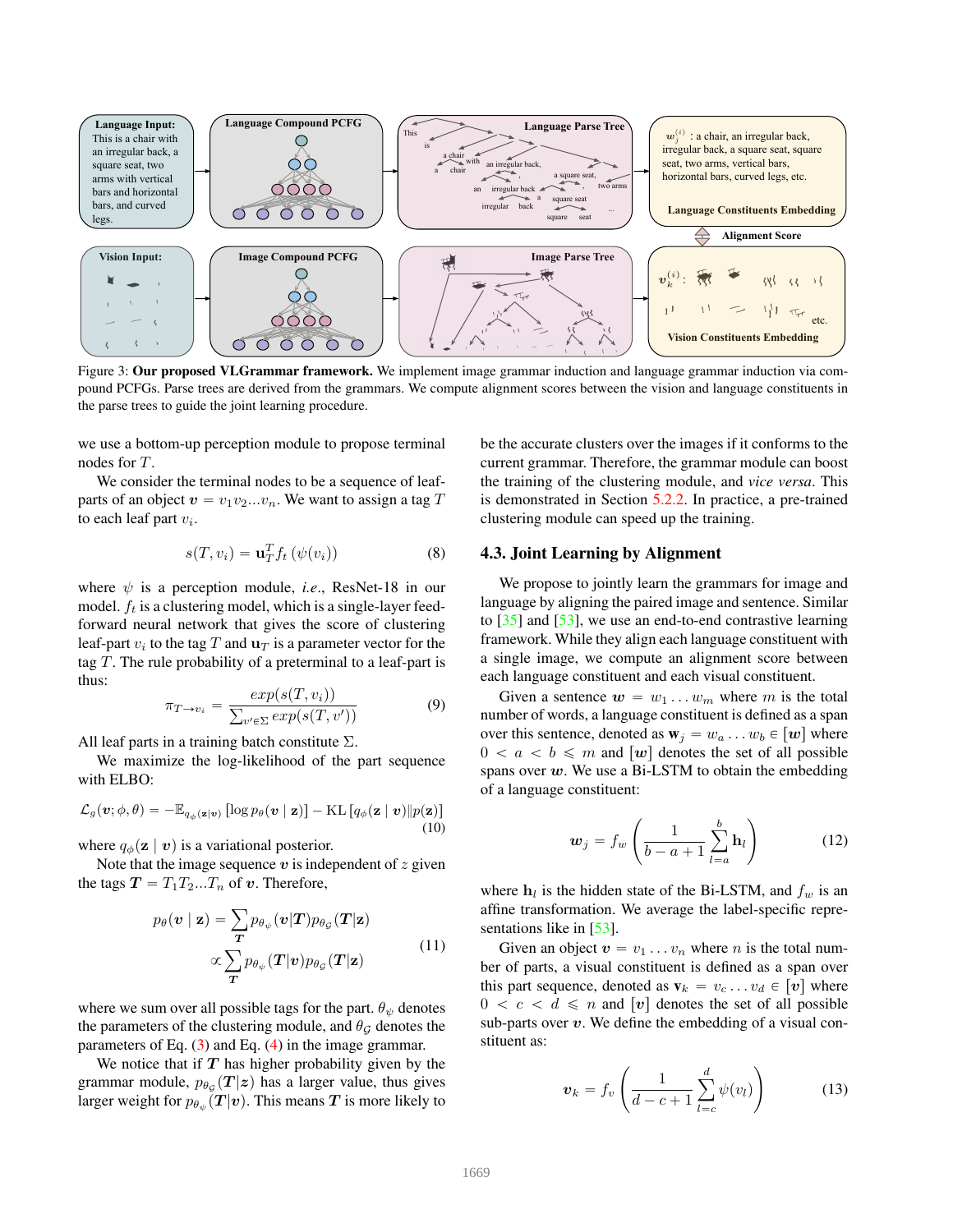where  $\psi$  is the perception module from Eq. (8) and  $f_v$  is an affine transformation.

The alignment score between a language constituent and a visual constituent is defined as their cosine similarity:

$$
s(\boldsymbol{w}_j, \boldsymbol{v}_k) \triangleq cos(\boldsymbol{w}_j, \boldsymbol{v}_k) \tag{14}
$$

The alignment score between a sentence and an image is:

$$
S(\boldsymbol{w}, \boldsymbol{v}) = \sum_{\substack{t_w \in \mathcal{T}_{\mathcal{G}_w}(\boldsymbol{w}) \\ t_v \in \mathcal{T}_{\mathcal{G}_v}(\boldsymbol{v})}} p(t_w | \boldsymbol{w}) p(t_v | \boldsymbol{v}) \sum_{\substack{\boldsymbol{w}_j \in t_w \\ \boldsymbol{v}_k \in t_v}} s(\boldsymbol{w}_j, \boldsymbol{v}_k)
$$
  
\n
$$
= \sum_{\substack{\boldsymbol{w}_j \in [\boldsymbol{w}] \\ \boldsymbol{v}_k \in [v]}} \sum_{\substack{t_w \in \mathcal{T}_{\mathcal{G}_w}(\boldsymbol{w}) \\ t_v \in \mathcal{T}_{\mathcal{G}_v}(\boldsymbol{v})}} \mathbb{1}_{\{\boldsymbol{w}_j \in t_w\}} \mathbb{1}_{\{\boldsymbol{v}_k \in t_v\}} p(t_w | \boldsymbol{w}) p(t_v | \boldsymbol{v}) s(\boldsymbol{w}_j, \boldsymbol{v}_k)
$$
  
\n
$$
= \sum_{\substack{\boldsymbol{w}_j \in [\boldsymbol{w}] \\ \boldsymbol{w}_j \in [\boldsymbol{v}]}} p(\boldsymbol{w}_j | \boldsymbol{w}; \mathcal{G}_w) p(\boldsymbol{v}_k | \boldsymbol{v}; \mathcal{G}_v) s(\boldsymbol{w}_j, \boldsymbol{v}_k)
$$
  
\n
$$
= \sum_{\substack{\boldsymbol{w}_j \in [\boldsymbol{v}] \\ \boldsymbol{v}_k \in [v]}} p(\boldsymbol{w}_j | \boldsymbol{w}; \mathcal{G}_w) p(\boldsymbol{v}_k | \boldsymbol{v}; \mathcal{G}_v) s(\boldsymbol{w}_j, \boldsymbol{v}_k)
$$
\n(15)

where  $p(\boldsymbol{w}_j | \boldsymbol{w}; \mathcal{G}_w)$  =  $\sum_{t_w \in \mathcal{T}_{\mathcal{G}_w}(\boldsymbol{w})} \mathbb{1}_{\{\boldsymbol{w}_j \in t_w\}} p(t_w | \boldsymbol{w})$ where  $p(\mathbf{w}_j | \mathbf{w}; \mathcal{G}_w) = \sum_{t_w \in \mathcal{T}_{\mathcal{G}_w}(\mathbf{w})} \mathbb{1}_{\{\mathbf{w}_j \in t_w\}} p(t_w | \mathbf{w})$ <br>and  $p(\mathbf{v}_k | \mathbf{v}; \mathcal{G}_v) = \sum_{t_v \in \mathcal{T}_{\mathcal{G}_v}(\mathbf{v})} \mathbb{1}_{\{\mathbf{v}_k \in t_v\}} p(t_v | \mathbf{v})$  are the conditional probabilities of a constituent given the sentence/object, marginalized over all possible parse trees under the current grammars. They can be efficiently computed with the inside algorithm and automatic differentiation [9].

Given a training batch  $\mathcal{D} = \{ \mathcal{W}, \mathcal{V} \} = \{ (\boldsymbol{w}^{(i)}, \boldsymbol{v}^{(i)}) \},$ the contrastive loss is defined as:

$$
\mathcal{L}_{C}(\mathcal{W}, \mathcal{V}) = \sum_{i, m \neq i} [\mathcal{S}(\mathbf{w}^{(m)}, \mathbf{v}^{(i)}) - \mathcal{S}(\mathbf{w}^{(i)}, \mathbf{v}^{(i)}) + \delta]_{+} + \sum_{i, m \neq i} [\mathcal{S}(\mathbf{w}^{(i)}, \mathbf{v}^{(m)}) - \mathcal{S}(\mathbf{w}^{(i)}, \mathbf{v}^{(i)}) + \delta]_{+}
$$
(16)

where  $\delta$  is a constant margin, and  $[\cdot]_+$  denotes  $max(0, \cdot)$ .

The overall training loss function is then:

$$
\mathcal{L} = \lambda_w \mathcal{L}_{\mathcal{G}}(\mathcal{W}; \phi_w, \theta_w) + \lambda_v \mathcal{L}_{\mathcal{G}}(\mathcal{V}; \phi_v, \theta_v) + \lambda_C \mathcal{L}_{C}(\mathcal{W}, \mathcal{V})
$$
\n(17)

where  $\lambda_w, \lambda_v, \lambda_c$  are hyperparameters, and  $\phi_t, \theta_t, \phi_v, \theta_v$ denote the parameters of the language and visual compound PCFGs, respectively.

## 5. Experiments and Results

#### 5.1. Experimental Setup

#### 5.1.1 Dataset

We evaluate our model and the baseline models on the PAR-TIT dataset that we collected. We obtain 2D images of the 3D objects via Blender<sup>1</sup>. If a part is occluded by other parts, the corresponding part image shows only the visible portion of the part. The final dataset is randomly divided into a training set of size 8,459 and a test set of size 2,154 (*i.e*., approximately 80%/20% split).

#### 5.1.2 Evaluation Tasks

Grammar Induction We evaluate the learned grammar of both image and language. For image, we manually parse the parts into parse trees based on production rules as groundtruth. For language, we apply Benepar  $2$  to obtain constituency parse trees as ground-truth. We report both the averaged corpus-level F1 score and the averaged instancelevel<sup>3</sup> F1 score against these ground-truth parse trees.

Part Clustering We report the accuracy of the unsupervised part clustering module to examine whether the learned image grammar can improve the part clustering results.

Image-Text Retrieval We evaluate text-to-image retrieval and image-to-text retrieval. When presented a sentence and eight candidate images, a model chooses the image that has the highest alignment score with the given sentence, as defined by Eq. (15). The image-to-text retrieval is performed likewise.

#### 5.1.3 Baselines

We compare the proposed VLGrammar with the following baselines:

Simple tree structures We use two simple baselines: leftbranching binary trees and right-branching binary trees.

Ordered neurons (ON-LSTM) Shen et al. [34] use ON-LSTM cells to predict the syntactic distance between adjacent words to induce tree structures.

Compound PCFGs We use a language compound PCFG (L-PCFG) and a vision compound PCFG (V-PCFG) to induce language grammar and image grammar separately.

Grounded compound PCFGs Zhao et al. [53] propose to learn language compound PCFGs grounded in pretrained image features, denoted as L-PCFG-VG here. For a fair comparison, we take the average of all part embeddings as the feature of an image in our setting. Similarly, we train a language-grounded compound PCFG for vision which learns image grammar grounded in pretrained language features, denoted as V-PCFG-LG.

#### 5.1.4 Implementation Details

For all models that induce image grammar, we use ResNet-18 to extract the features of part images. We pretrain the ResNet-18 over unlabeled part images using an unsupervised clustering method SCAN [12]. The part features are also used in L-PCFG-VG to ground the language grammar. For V-PCFG-LG, we use BERT [7] for pretrained language embedding to ground the image grammar.

<sup>1</sup>https://www.blender.org/

<sup>2</sup>https://pypi.org/project/benepar

<sup>3</sup>Corpus-level F1 calculates precision/recall at the corpus level to obtain F1, while instance-level F1 calculates F1 for each visual or language instance and averages across the corpus.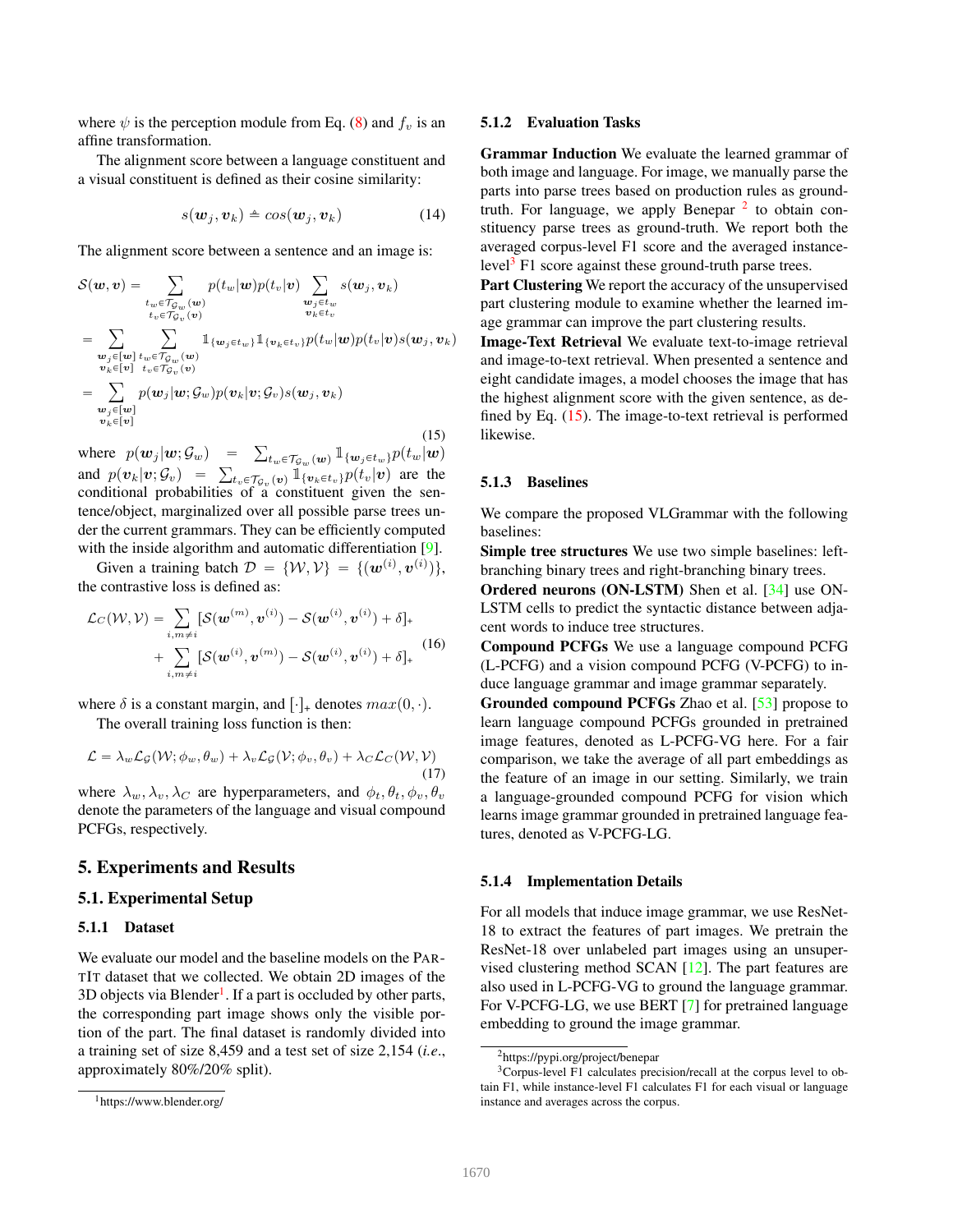| Model            | <b>Vision Grammar</b> |              |      |       |       |      |      | Language Grammar |            |      |       |      |       |      |      |      |      |      |                 |      |
|------------------|-----------------------|--------------|------|-------|-------|------|------|------------------|------------|------|-------|------|-------|------|------|------|------|------|-----------------|------|
|                  |                       | Chair<br>All |      |       | Table |      | Bed  |                  | Bag<br>All |      | Chair |      | Table |      | Bed  |      | Bag  |      |                 |      |
|                  | С                     |              |      |       |       |      |      |                  |            |      |       |      |       |      |      |      |      |      | $\sqrt{ }$<br>U |      |
| Left-Branch      | 16.4                  | 20.2         | 9.9  | i 1.5 | 21.1  | 26.3 | 38.8 | 59.4             | 54.2       | 60.0 | 16.2  | 17.6 | 19.2  | 19.8 | 13.7 | 15.8 | 10.5 | 12.0 | 8.4             | 8.9  |
| Right-Branch     | 40.8                  | 49.1         | 42.8 | 48.0  | 39.1  | 50.2 | 12.8 | 20.8             | 81.0       | 97.5 | 49.2  | 53.5 | 43.7  | 48.6 | 54.2 | 58.1 | 43.7 | 46.2 | 68.3            | 69.3 |
| <b>ON-LSTM</b>   |                       |              |      |       |       |      |      |                  |            |      | 30.7  | 33.4 | 32.5  | 34.4 | 28.9 | 32.4 | .3   | 29.0 | 39.4            | 38.5 |
| L-PCFG-P         |                       |              |      |       |       |      |      |                  |            |      | 47.8  | 49.4 | 41.4  | 44.9 | 53.6 | 53.5 | 44.9 | 44.3 | 63.7            | 63.5 |
| L-PCFG           |                       |              |      |       |       |      |      |                  |            |      | 48.4  | 50.3 | 42.2  | 46.2 | 53.6 | 53.5 | 55.3 | 55.1 | 71.2            | 71.4 |
| V-PCFG           | 47.5                  | 59.3         | 51.6 | 59.0  | 43.3  | 59.2 | 36.2 | 48.2             | 82.4       | 91.3 |       |      |       |      |      |      |      |      |                 |      |
| L-PCFG-VG        |                       |              |      |       |       |      |      |                  |            |      | 49.0  | 49.6 | 42.3  | 44.C | 54.6 | 54.3 | 56.0 | 54.6 | 73.0            | 73.0 |
| V-PCFG-LG        | 44.2                  | 52.7         | 42.0 | 47.5  | 45.6  | 56.6 | 38.8 | 54.3             | 88.2       | 95.7 |       |      |       |      |      |      |      |      |                 |      |
| <b>VLGrammar</b> | 51.4                  | 63.4         | 56.4 | 65.9  | 46.3  | 60.5 | 38.1 | 59.7             | 94.1       | 98.0 | 51.3  | 51.9 | 47.8  | 49.4 | 54.0 | 53.8 | 56.2 | 54.8 | 73.6            | 73.6 |
| VLG w/o SCAN     | 44.7                  | 55.5         | 30.5 | 33.6  | 57.9  | 75.4 | 29.0 | 56.4             | 88.2       | 95.7 | 49.0  | 49.8 | 43.4  | 45.3 | 53.7 | 53.5 | 55.1 | 54.0 | 72.6            | 72.6 |

Table 2: The performance of grammar induction. "C" and "I" denote corpus-level and instance-level F1 scores, respectively. "VLG w/o SCAN" denotes that we do not use SCAN to pretrain the unsupervised clustering module of VLGrammar.

Since the sentences describing different object categories share similar features in the language, we pretrain a category-agnostic language compound PCFG on the sentences across all types for 100 epochs, denoted as L-PCFG-P. Then we fine-tune the language grammar on each object category with L-PCFG, L-PCFG-VG and VLGrammar. All the models are trained for 100 epochs. The training hyperparameters are specified in the *supplementary material*.

## 5.2. Results

### 5.2.1 Grammar Induction

Table 2 shows the main results of grammar induction of vision and language. Our method outperforms all baselines by a large margin with regard to image F1 scores. Notably, for the image grammar on table, VLGrammar w/o SCAN for unsupervised clustering outperforms other models significantly. It shows that our proposed VLGrammar can learn unsupervised clustering and image grammar jointly from scratch. For a category that has simple structure like bag, VLGrammar can achieve nearly perfect performance.

For language grammar induction, our method is superior to all neural baselines, but slightly worse than right branching binary trees with regard to instance-level F1. The reason is that our dataset contains very long sentences, and humans tend to make right-branching sentences when the sentences are long. Similarly, the right-branching model is also a strong baseline in previous works on language grammar induction [33, 20]. The category-agnostic language compound PCFG (L-PCFG-P) obtains decent performance and fine-tuning it on each object category can further improves the F1 scores. One possible explanation is that while describing different objects, humans tend to use different language structures.

## 5.2.2 Part Clustering

Table 3 shows the accuracy of the unsupervised part clustering in the bottom-up module of the image compound PCFG. Overall, after training VLGrammar, the accuracy of the part label prediction boosts from 41.3% to 69.1%. This confirms

the argument derived from Eq.  $(11)$ , that the induced grammar can benefit the part clustering in a top-down manner.

One surprising observation is that even without the SCAN pretraining, VLGrammar performs quite well in the part clustering. For the table category, VLGrammar w/o SCAN achieves even higher accuracy than VLGrammar. The overall clustering accuracy of VLGrammar w/o SCAN is 64.4%, which also outperforms the accuracy of SCAN (41.3%) significantly. This can be an inspiration for unsupervised clustering: while we do not have ground truth labels, modeling the underlying structure might provide a strong learning signal for boosting the clustering.

Table 3: The accuracy of the unsupervised part clustering.

| Model            | All  | <b>Chair</b> | Table | Bed  | Bag  |
|------------------|------|--------------|-------|------|------|
| <b>SCAN</b>      | 41.3 | 43.5         | 37.5  | 59.3 | 88.9 |
| V-PCFG           | 61.6 | 68.3         | 58.3  | 69.9 | 88.9 |
| V-PCFG-LG        | 65.4 | 66.8         | 63.2  | 71.8 | 90.5 |
| <b>VLGrammar</b> | 69.1 | 71.6         | 66.0  | 75.1 | 90.5 |
| VLG w/o SCAN     | 64.4 | 62.0         | 66.2  | 60.4 | 90.5 |

## 5.2.3 Image-Text Retrieval

Since an alignment score is computed to measure the similarity between an image and a sentence, it's natural to use it for image-text retrieval. For text-to-image retrieval, given one descriptive sentence, the model chooses the answer among eight images. For image-to-text retrieval, the model chooses among eight sentences to pair with the given object. All models are trained using contrastive loss. The baseline model is a simple model that uses ResNet-18 as image encoder and BERT as sentence encoder. Table 4 shows the results. VLGrammar can outperform the baseline by a large margin and achieve satisfying performance, which is an extra bonus naturally earned with our grammar induction framework.

#### 5.2.4 Cross-category Generalization

Different object categories share certain common structures among their parts, making it possible to generalize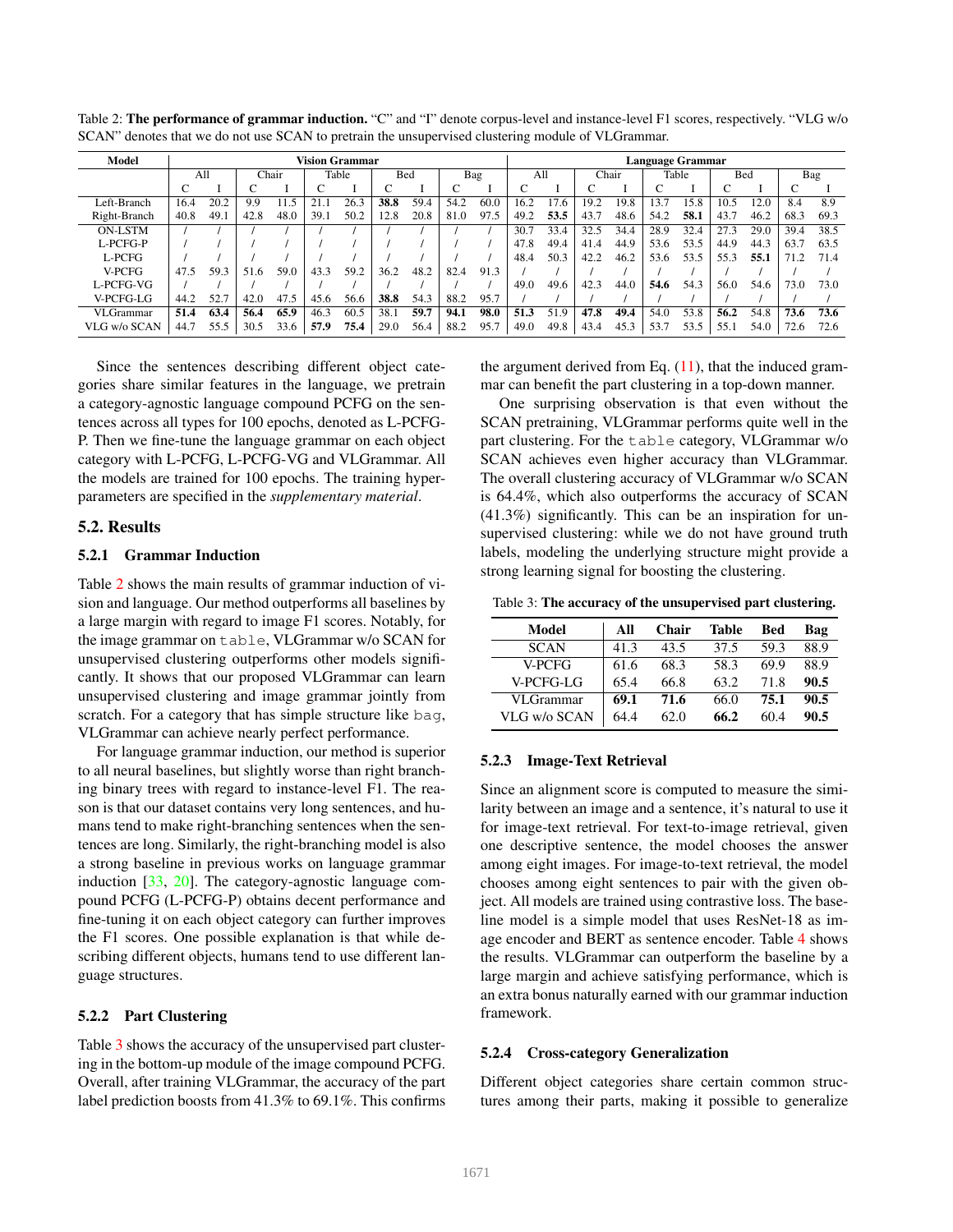| Model           | Chair |      |      | Table |      | Bed  | Bag  |      |  |
|-----------------|-------|------|------|-------|------|------|------|------|--|
|                 | IR    | TR   | IR   | TR    | IR   | TR   | IR   | TR.  |  |
| <b>Baseline</b> | 24.1  | 28.5 | 29.8 | 31.2  | 20.1 | 20.1 | 19.1 | 24.5 |  |
| L-PCFG-VG       | 34.5  | 36.9 | 39.3 | 42.0  | 35.5 | 38.4 | 23.0 | 28.7 |  |
| V-PCFG-LG       | 25.9  | 27.8 | 38.8 | 41.8  | 29.6 | 25.7 | 23.8 | 24.9 |  |
| VLGrammar       | 33.2  | 39.0 | 39.8 | 42.5  | 39.6 | 38.2 | 24.6 | 29.3 |  |

Table 4: The accuracy of image-text retrieval. "IR" stands for text-to-image retrieval and "TR" is for image-to-text retrieval.

from learned categories to unseen categories. For example, chair, table and bed all have legs. To evaluate the model's generalization ability, we train a shared image compound PCFG for certain object categories, and then test on unseen categories. We merge the parts and production rules of chair and table, and train a compound PCFG model on these two categories. We then test the model on all categories including two unseen categories: bed and bag. The results shown in Table 5 indicate that the learned grammars can indeed be transferred to novel object categories.

Table 5: The performance of image grammars on all categories, while being trained on only chair and table.

| Model            |            |      | Seen |       | Unseen |      |      |      |  |  |
|------------------|------------|------|------|-------|--------|------|------|------|--|--|
|                  | Chair<br>C |      |      | Table |        | Bed  | Bag  |      |  |  |
|                  |            |      |      |       |        |      | C    |      |  |  |
| V-PCFG           | 43.9       | 52.7 | 38.1 | 54.5  | 20.7   | 33.1 | 82.4 | 913  |  |  |
| V-PCFG-LG        | 44.3       | 54.1 | 38.5 | 54.8  | 25.6   | 50.4 | 88.2 | 95.7 |  |  |
| <b>VLGrammar</b> | 44.8       | 53.4 | 41.1 | 56.7  | 29.4   | 44.2 | 88.2 | 95.7 |  |  |

## 5.2.5 Qualitative Study

Fig. 4 visualizes several examples of parse trees predicted by VLGrammar. We summarize following observations from these examples:

Part-Whole Hierarchies Our VLGrammar can capture precise part-whole hierarchies of the images. The objects can be parsed into parts of various hierarchies. For instance, the chair can be parsed into the upper part and supporting system. The latter can be further divided into seating area and chair base. The seating area has a chair seat and arms with vertical bars and horizontal bars, which are grouped separately. In the table, the base can be divided into legs and leg bars.

Recursive Structures One interesting question is how VL-Grammar deals with recursive structures. A chair can have an arbitrary number of legs, which shall be in the the same hierarchy. However, since context-free grammar is defined on binary trees, recursive grammar is used to group the parts of same functionality. We find that VLGrammar can at least learn three types of recursive structures: (1) Pair-wise grouping: VLGrammar first groups the parts into pairs according to positional information (*e.g.*, front legs and back legs, left horizontal arm bars and right horizontal arm bars, as shown in Fig. 4), and then group the pairs. (2) Rightbranching: the vertical bars of the chair arms are grouped



Figure 4: Qualitative examples of parse trees predicted by VL-Grammar. We visualize the image parse trees and the language parse trees derived by the VLGrammar. Since the language parse trees are large, we use a bracket form to represent them.

using right-branching binary trees. (3) Left-branching: *e.g.*, the grouping of the legs of the table. Right-branching and left-branching are effective when dealing with an arbitrary number of parts at the same level, and when there are no salient patterns to pair them. One example is the star leg base, where the legs are in arbitrary order and form a circle. Language Phrases VLGrammar excels at grouping phrases that refer to parts in the images. For example, VLGrammar can capture phrases such as "a short square back", "four legs", "three leg bars", "2 handles", "a shoulder strap", and so on. This merit comes from the learned alignment between the phrases and the referred visual parts.

## 6. Conclusion and Future Work

In this work, we propose VLGrammar, a framework that utilizes compound PCFGs to jointly induce the grammar of vision and language. We collect a large-scale dataset, PAR-TIT, for benchmarking this novel task. Experimental results show that VLGrammar performs well in grammar induction of vision and language, greatly benefits downstream tasks such as unsupervised part clustering and image-text retrieval, and easily generalizes to unseen categories.

One limitation of our work is that the image grammar is defined on part sequences. This practice eliminates the rich 2D structures of images. A possible solution is to define spatial grammars directly on 2D images and we leave it for future work.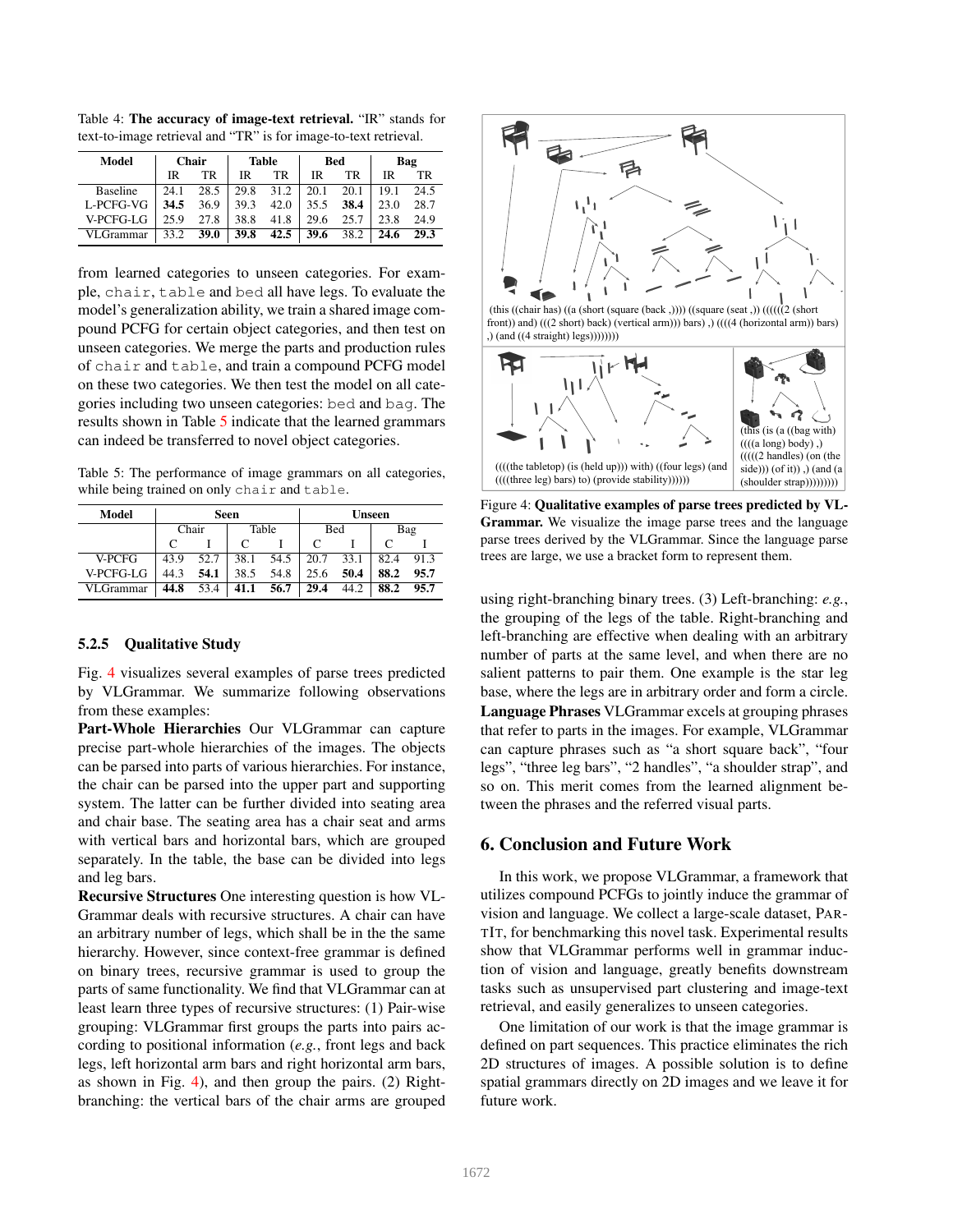# References

- [1] Peter Anderson, Xiaodong He, Chris Buehler, Damien Teney, Mark Johnson, Stephen Gould, and Lei Zhang. Bottom-up and top-down attention for image captioning and visual question answering. In *Conference on Computer Vision and Pattern Recognition (CVPR)*, pages 6077–6086, 2018. 3
- [2] J. Baker. Trainable grammars for speech recognition. *Journal of the Acoustical Society of America*, 65, 1979. 4
- [3] L. L. Cam. Asymptotic methods in statistical decision theory. 1986. 4
- [4] Yen-Chun Chen, Linjie Li, Licheng Yu, Ahmed El Kholy, Faisal Ahmed, Zhe Gan, Yu Cheng, and Jingjing Liu. Uniter: Universal image-text representation learning. In *European Conference on Computer Vision (ECCV)*. Springer, 2020. 3
- [5] Shay B. Cohen and Noah A. Smith. The shared logistic normal distribution for grammar induction. 2008. 1, 2
- [6] Jacob Devlin, Ming-Wei Chang, Kenton Lee, and Kristina Toutanova. Bert: Pre-training of deep bidirectional transformers for language understanding. *arXiv preprint arXiv:1810.04805*, 2018. 3
- [7] J. Devlin, Ming-Wei Chang, Kenton Lee, and Kristina Toutanova. Bert: Pre-training of deep bidirectional transformers for language understanding. In *NAACL-HLT*, 2019. 6
- [8] Andrew Drozdov, Pat Verga, Mohit Yadav, Mohit Iyyer, and A. McCallum. Unsupervised latent tree induction with deep inside-outside recursive autoencoders. *ArXiv*, abs/1904.02142, 2019. 2
- [9] Jason Eisner. Inside-outside and forward-backward algorithms are just backprop (tutorial paper). In *SPNLP@EMNLP*, 2016. 6
- [10] J. R EKERS and A. S CHÜRR. Defining and parsing visual languages with layered graph grammars 1. 1997. 2
- [11] K. Fu. Syntactic pattern recognition and applications. 1968. 1, 2
- [12] Wouter Van Gansbeke, Simon Vandenhende, S. Georgoulis, M. Proesmans, and L. Gool. Scan: Learning to classify images without labels. In *European Conference on Computer Vision (ECCV)*, 2020. 6
- [13] F. Han and S. Zhu. Bottom-up/top-down image parsing with attribute grammar. *Transactions on Pattern Analysis and Machine Intelligence (TPAMI)*, 31:59–73, 2009. 2
- [14] Geoffrey E. Hinton. How to represent part-whole hierarchies in a neural network. *ArXiv*, abs/2102.12627, 2021. 1, 2
- [15] Siyuan Huang, Siyuan Qi, Yixin Zhu, Yinxue Xiao, Yuanlu Xu, and Song-Chun Zhu. Holistic 3d scene parsing and reconstruction from a single rgb image. In *European Conference on Computer Vision (ECCV)*, 2018. 1
- [16] M. Johnson. The body in the mind: the bodily basis of meaning. 1987. 2
- [17] Andrej Karpathy and Li Fei-Fei. Deep visual-semantic alignments for generating image descriptions. In *Conference on Computer Vision and Pattern Recognition (CVPR)*, 2015. 3
- [18] Andrej Karpathy, Armand Joulin, and Li Fei-Fei. Deep fragment embeddings for bidirectional image sentence mapping. *arXiv preprint arXiv:1406.5679*, 2014. 3
- [19] Douwe Kiela, Felix Hill, A. Korhonen, and Stephen Clark. Improving multi-modal representations using image dispersion: Why less is sometimes more. In *Annual Meeting of the Association for Computational Linguistics (ACL)*, 2014. 2
- [20] Yoon Kim, Chris Dyer, and Alexander M. Rush. Compound probabilistic context-free grammars for grammar induction. *ArXiv*, abs/1906.10225, 2019. 1, 2, 3, 4, 7
- [21] Yoon Kim, Alexander M. Rush, L. Yu, Adhiguna Kuncoro, Chris Dyer, and Gabor Melis. Unsupervised recurrent neural ´ network grammars. *ArXiv*, abs/1904.03746, 2019. 1, 2
- [22] Ryan Kiros, Ruslan Salakhutdinov, and Richard S Zemel. Unifying visual-semantic embeddings with multimodal neural language models. *arXiv preprint arXiv:1411.2539*, 2014. 3
- [23] D. Klein and Christopher D. Manning. A generative constituent-context model for improved grammar induction. In *Annual Meeting of the Association for Computational Linguistics (ACL)*, 2002. 1, 2
- [24] Ronald W. Langacker. Foundations of cognitive grammar. 1983. 1
- [25] Ronald W. Langacker. An introduction to cognitive grammar. *Cogn. Sci.*, 10:1–40, 1986. 1
- [26] Qing Li, Siyuan Huang, Yining Hong, Yixin Chen, Ying Nian Wu, and Song-Chun Zhu. Closed loop neuralsymbolic learning via integrating neural perception, grammar parsing, and symbolic reasoning. In *International Conference on Machine Learning (ICML)*. PMLR, 2020. 1
- [27] Jiasen Lu, Dhruv Batra, Devi Parikh, and Stefan Lee. Vilbert: Pretraining task-agnostic visiolinguistic representations for vision-and-language tasks. *NIPS*, 2019. 3
- [28] Jiasen Lu, Jianwei Yang, Dhruv Batra, and Devi Parikh. Hierarchical co-attention for visual question answering. *Proceedings of Advances in Neural Information Processing Systems (NeurIPS)*, 2, 2016. 3
- [29] Lin Ma, Zhengdong Lu, Lifeng Shang, and Hang Li. Multimodal convolutional neural networks for matching image and sentence. In *Conference on Computer Vision and Pattern Recognition (CVPR)*, 2015. 3
- [30] Kaichun Mo, P. Guerrero, L. Yi, H. Su, Peter Wonka, Niloy Mitra, and L. Guibas. Structurenet: Hierarchical graph networks for 3d shape generation. *ACM Transactions on Graphics (TOG)*, 38:242:1–242:19, 2019. 2
- [31] Kaichun Mo, Shilin Zhu, Angel X Chang, Li Yi, Subarna Tripathi, Leonidas J Guibas, and Hao Su. Partnet: A largescale benchmark for fine-grained and hierarchical part-level 3d object understanding. In *Conference on Computer Vision and Pattern Recognition (CVPR)*, pages 909–918, 2019. 3
- [32] Sara Sabour, Nicholas Frosst, and Geoffrey E. Hinton. Dynamic routing between capsules. In *NIPS*, 2017. 1, 2
- [33] Yikang Shen, Zhouhan Lin, C. Huang, and Aaron C. Courville. Neural language modeling by jointly learning syntax and lexicon. *ArXiv*, abs/1711.02013, 2018. 1, 2, 7
- [34] Yikang Shen, Shawn Tan, Alessandro Sordoni, and Aaron C. Courville. Ordered neurons: Integrating tree structures into recurrent neural networks. *ArXiv*, abs/1810.09536, 2019. 1, 2, 6